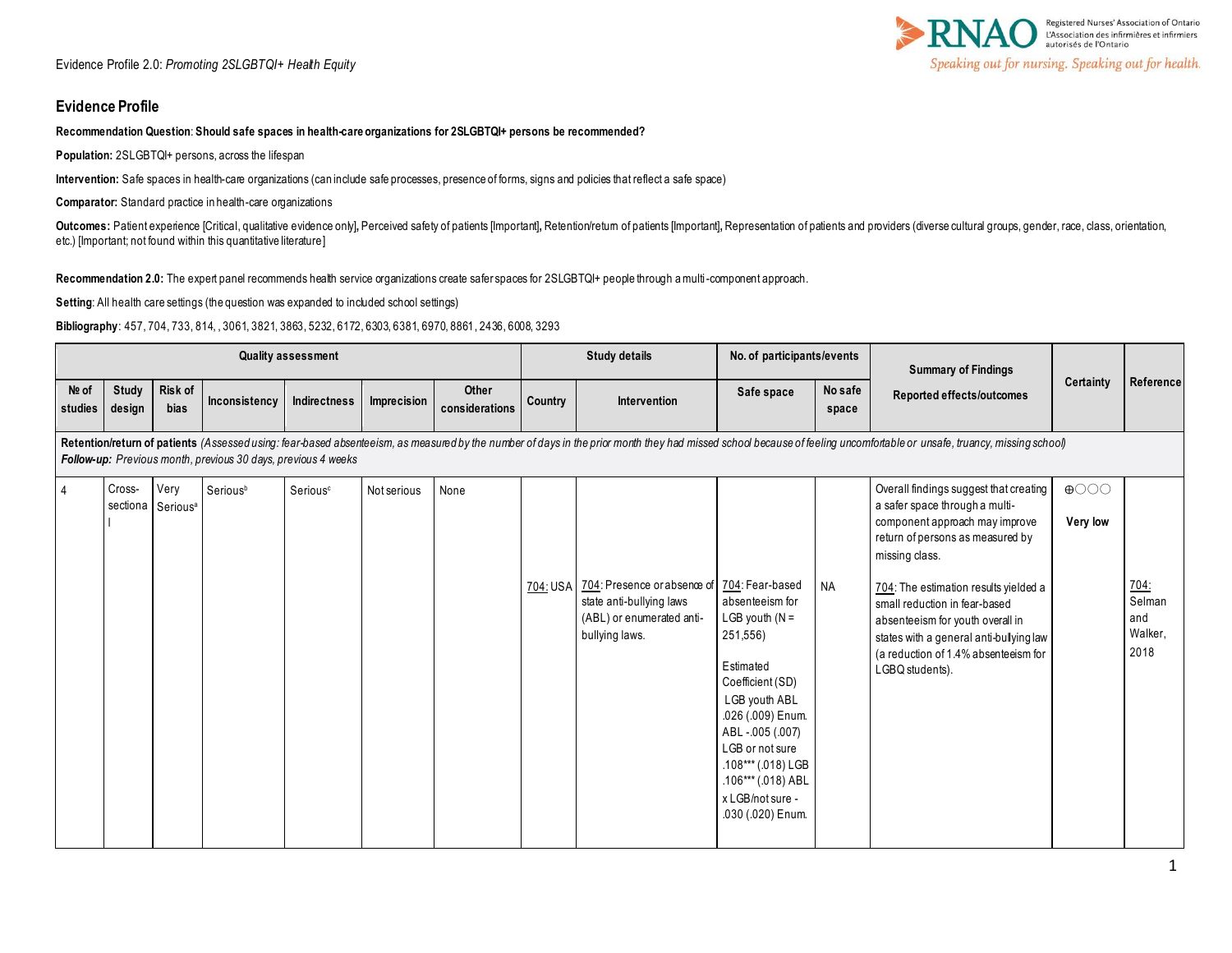



|                  |                 |                 |               | Quality assessment |             |                         |                     | <b>Study details</b>                                                                                              | No. of participants/events                                                                                                                                                                                                                                                                                                                          |                  | <b>Summary of Findings</b>                                                                                       |           |                                                      |
|------------------|-----------------|-----------------|---------------|--------------------|-------------|-------------------------|---------------------|-------------------------------------------------------------------------------------------------------------------|-----------------------------------------------------------------------------------------------------------------------------------------------------------------------------------------------------------------------------------------------------------------------------------------------------------------------------------------------------|------------------|------------------------------------------------------------------------------------------------------------------|-----------|------------------------------------------------------|
| Nº of<br>studies | Study<br>design | Risk of<br>bias | Inconsistency | Indirectness       | Imprecision | Other<br>considerations | Country             | Intervention                                                                                                      | Safe space                                                                                                                                                                                                                                                                                                                                          | No safe<br>space | Reported effects/outcomes                                                                                        | Certainty | Reference                                            |
|                  |                 |                 |               |                    |             |                         | 3061:<br><b>USA</b> | 3061: Presence or absence<br>of Gay-Straight or Gender<br>Sexuality Alliance (GSA) in<br>middle and high schools. | ABL x LGB -.027<br>(.020)<br>3061:<br>Missing school<br><b>GSA</b> Interaction<br>term $NR$ ( $p > 0.05$ )<br>ANTI-BULLYING<br><b>POLICIES</b><br>Interaction term NR<br>(p > 0.05)                                                                                                                                                                 |                  | 3061: GSA and anti-bullying policies<br>had null effect on missing school.                                       |           | 3061:<br>Kosciw,<br>Palmer,<br>Kull, et al.,<br>2013 |
|                  |                 |                 |               |                    |             |                         | 5232:<br><b>USA</b> | 5232: Inclusive policies that<br>attend to sexual orientation<br>and genderidentity.                              | 5232: The number<br>of sexual<br>orientation and<br>gender identity<br>(SOGI)-focused<br>policies was<br>associated with<br>lower truancy.<br>LGB youth<br>(adjusted OR<br>[AOR]=1.51,95%<br>CI [1.42-1.60]) and<br>transgender youth<br>(AOR=1.64, 95%)<br>$[1.42 - 1.91]$ ) were<br>also more likely to<br>be truant (b=-.39,<br>$p \le 0.001$ ). |                  | 5232: SOGI-focused policies in<br>schools were associated with lower<br>truancy in LGB and transgender<br>youth. |           | 5232: Day,<br>loverno,<br>Russell,<br>2019           |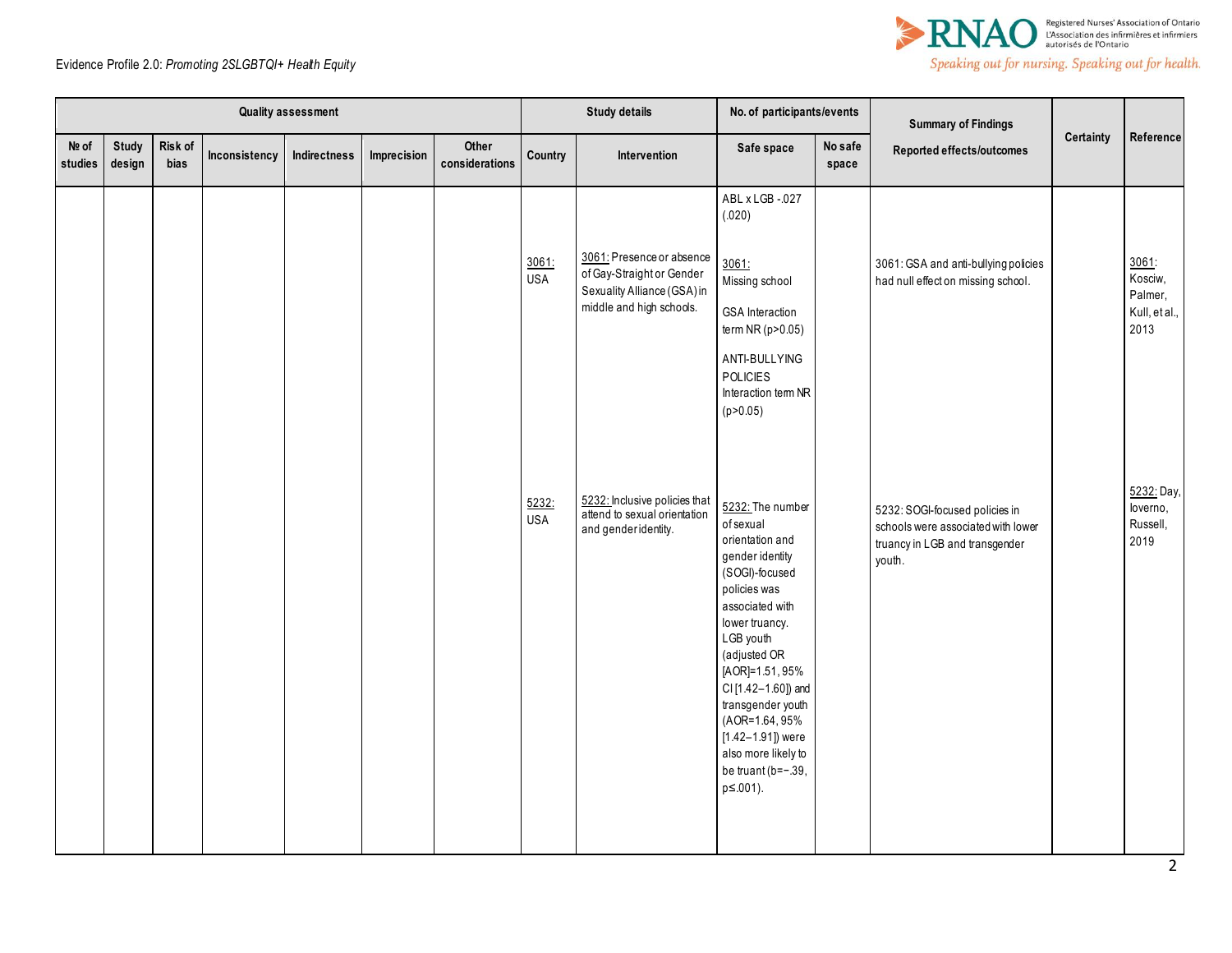

|                  |                                                      |                        |                                                                                  | <b>Quality assessment</b> |             |                                                                                                                |                     | <b>Study details</b>                                                                                                                                                                                                                                                                                                                                                                                                                                                                                                                                                                                                            | No. of participants/events                                                                                                                                                                                                                                                      |                  | <b>Summary of Findings</b>                                                                                                                                                                                                                                                                          |                                          |                                                                  |
|------------------|------------------------------------------------------|------------------------|----------------------------------------------------------------------------------|---------------------------|-------------|----------------------------------------------------------------------------------------------------------------|---------------------|---------------------------------------------------------------------------------------------------------------------------------------------------------------------------------------------------------------------------------------------------------------------------------------------------------------------------------------------------------------------------------------------------------------------------------------------------------------------------------------------------------------------------------------------------------------------------------------------------------------------------------|---------------------------------------------------------------------------------------------------------------------------------------------------------------------------------------------------------------------------------------------------------------------------------|------------------|-----------------------------------------------------------------------------------------------------------------------------------------------------------------------------------------------------------------------------------------------------------------------------------------------------|------------------------------------------|------------------------------------------------------------------|
| Nº of<br>studies | <b>Study</b><br>design                               | Risk of<br><b>bias</b> | Inconsistency                                                                    | <b>Indirectness</b>       | Imprecision | Other<br>considerations                                                                                        | Country             | Intervention                                                                                                                                                                                                                                                                                                                                                                                                                                                                                                                                                                                                                    | Safe space                                                                                                                                                                                                                                                                      | No safe<br>space | Reported effects/outcomes                                                                                                                                                                                                                                                                           | <b>Certainty</b>                         | Reference                                                        |
|                  |                                                      |                        |                                                                                  |                           |             |                                                                                                                | 6970:<br><b>USA</b> | 6970: Two types of school<br>supports related to safe<br>spaces:<br>1. GSA: Participants were<br>asked whether or not their<br>school had a gay-<br>straight alliance or similar<br>club addressing LGBT<br>student issues $(0 =$<br>school did not have a GSA;<br>$1 =$ school had a GSA).<br>2. Comprehensive<br>antibullying/harassment<br>policy: Students were asked<br>whether or not their school<br>or district had an antibullying LGBTQ:<br>or harassment policy and, if<br>so, whether the policy<br>specifically included<br>protections based on sexual<br>orientation or gender identity<br>or gender expression. | 6970: Final<br>Coefficient<br>Estimates and<br><b>Standard Errors:</b><br>Truancy:<br>GSA and sexual<br>orientation: -. 08**<br>(.03)<br>$*$ p < .01<br><b>Estimated Means</b><br>for Simple Main<br>Effects<br><b>GSA X Sexual</b><br>Orientation:<br>No GSA: 0.27<br>GSA:0.16 |                  | 6970: There was a GSA and sexual<br>orientation interaction for truancy.<br>These simple main effects indicateda<br>pattern in which LGBTQ youth in<br>schools with GSAs reported lower<br>truancy                                                                                                  |                                          | 6970:<br>Poteat,<br>Sinclair,<br>DiGiovanni<br>, et al.,<br>2012 |
|                  |                                                      |                        | general victimization, threatened or injured with a weapon, bias-based bullying) |                           |             | Follow-up: 1 year (prospective study), Previous year, past school year, past 30 days (cross-sectional studies) |                     |                                                                                                                                                                                                                                                                                                                                                                                                                                                                                                                                                                                                                                 |                                                                                                                                                                                                                                                                                 |                  | Perceived safety of patients (Assessed using: sexual assault, homophobic discrimination, self-reported victimization, homophobic bullying and school safety, homophobic victimization, fear for safety, homophobic remarks, pe                                                                      |                                          |                                                                  |
| 16               | Cross-<br>sectiona<br>1(15)<br>Prospec<br>tive $(1)$ |                        | Serious <sup>d</sup> Not serious <sup>e</sup>                                    | Seriousf                  | Not serious | None                                                                                                           | 457: USA            |                                                                                                                                                                                                                                                                                                                                                                                                                                                                                                                                                                                                                                 | 457: Sexual<br>assault RR                                                                                                                                                                                                                                                       |                  | Overall, 16 studies examined<br>perceived safety through a variety of<br>outcome measures including bullying<br>or victimization, fear for safety and<br>assault. In the majority of studies, the<br>presence of safer spaces in schools<br>was associated with an increase in<br>perceived safety. | $\oplus \oplus \bigcirc \bigcirc$<br>Low |                                                                  |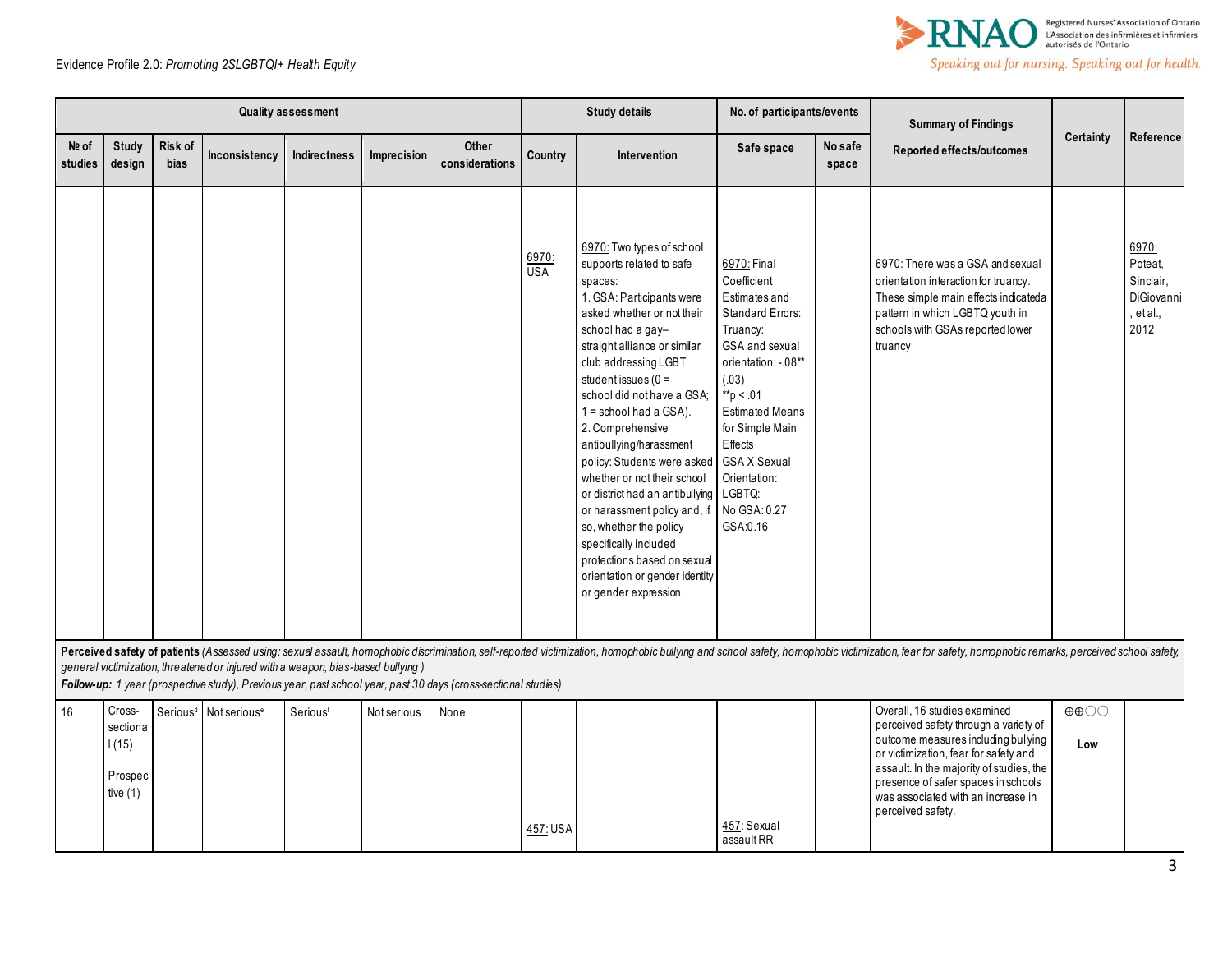

|                  |                 |                 |               | <b>Quality assessment</b> |             |                         |          | <b>Study details</b>                                                                                                                                                                                                          | No. of participants/events                                                                                                                                                                                                                                                                                                                                      |                  | <b>Summary of Findings</b>                                                                                                                                                                       |           |                                                                   |
|------------------|-----------------|-----------------|---------------|---------------------------|-------------|-------------------------|----------|-------------------------------------------------------------------------------------------------------------------------------------------------------------------------------------------------------------------------------|-----------------------------------------------------------------------------------------------------------------------------------------------------------------------------------------------------------------------------------------------------------------------------------------------------------------------------------------------------------------|------------------|--------------------------------------------------------------------------------------------------------------------------------------------------------------------------------------------------|-----------|-------------------------------------------------------------------|
| No of<br>studies | Study<br>design | Risk of<br>bias | Inconsistency | Indirectness              | Imprecision | Other<br>considerations | Country  | Intervention                                                                                                                                                                                                                  | Safe space                                                                                                                                                                                                                                                                                                                                                      | No safe<br>space | Reported effects/outcomes                                                                                                                                                                        | Certainty | Reference                                                         |
|                  |                 |                 |               |                           |             |                         | 704: USA | 457: The exposure of<br>interest was being denied<br>access to identity-congruent<br>school restrooms and/or<br>locker rooms by school staff                                                                                  | unrestricted vs<br>restricted<br>transgender boys<br>1.26 (95% CI:<br>$1.02 - 1.52$ ; P =<br>.042)<br>nonbinary assigned<br>female at birth<br>(AFAB) youth 1.42<br>(95% CI: 1.10-<br>$1.78; P = .012$<br>transgender girls<br>2.49 (95% CI:<br>$1.11 - 4.28$ ; P =<br>.027)<br>Nonbinary<br>assigned male at<br>birth youth<br>$(P = .673)$ .<br>704: Bullying | <b>NA</b>        | 457: Access to a safer space<br>(unrestricted bathroom and locker<br>room) was associated with decreased<br>sexual assault among transgender<br>boys, transgender girls and non-<br>binary AFAB. |           | 457:<br>Murchison,<br>Agenor,<br>Reisner, et<br>al., 2019<br>704: |
|                  |                 |                 |               |                           |             |                         |          | 704: Presence or absence o<br>state anti-bullying laws<br>(ABL) or enumerated anti-<br>bullying laws.                                                                                                                         | victimization for<br>LGB youth $(N =$<br>242,827)<br>Estimated<br>coefficient (SD)<br>ABL-.009 (.019)<br>Enum. ABL .005<br>(.013)<br>LGB .222*** (.023)<br>LGB .222*** (.023)<br>ABL x LGB - 055*<br>(.023) Enum. ABL<br>x LGB - 056* (.023)                                                                                                                    |                  | 704: The existence of a general anti-<br>bullying law meant that roughly 6.4%<br>fewer LGB students were bullied in a<br>given year.                                                             |           | Seelman<br>and<br>Walker,<br>2018                                 |
|                  |                 |                 |               |                           |             |                         | 733: USA | 733: Intervention was<br>LGBTQ affirming school<br>climate defined by LGBTQ<br>support, the presence of a<br>gay-straight alliance (GSA),<br>the presence of LGBTQ<br>issues in the curriculum, the<br>presence of enumerated | 733: Within the<br><b>LGBTQ</b><br>subsample,<br>independent<br>samples t-test<br>results indicated<br>a higher mean<br><b>LGBTQ</b><br>victimization score<br>among students                                                                                                                                                                                   |                  | 733: Victimizaiton was decreased<br>with when a GSA was present. Anti-<br>bullying policies had a null effect on<br>victimization.                                                               |           | 733: De<br>Pedro,<br>Lynch, et<br>al., 2018                       |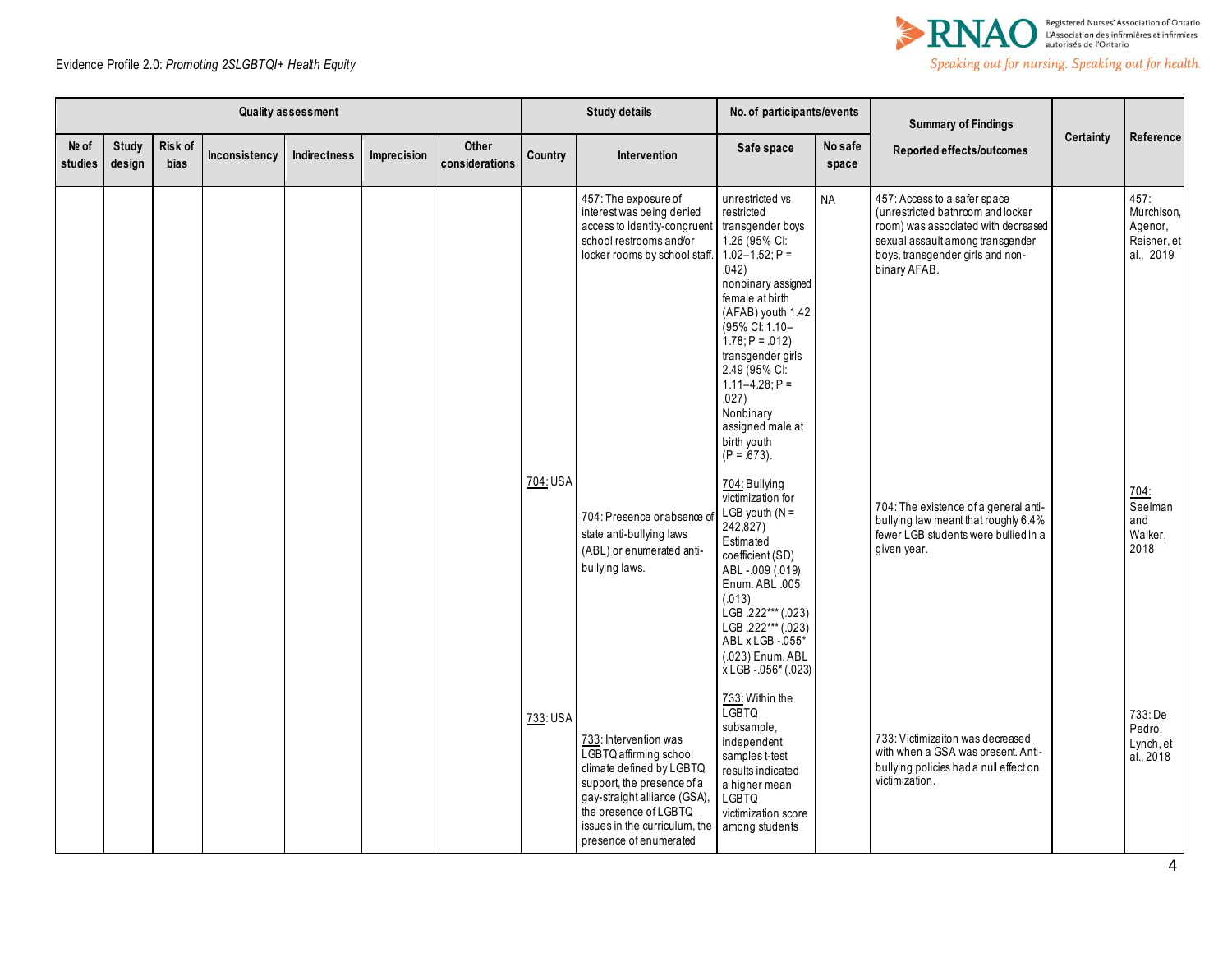

|                  |                        |                 |               | <b>Quality assessment</b> |             |                                |              | <b>Study details</b>                                                                                                                                                                                                                                                                                                                                                                                                                                                                                                                                                                                                                                                                                                      | No. of participants/events                                                                                                                                                                                                                                                                                                                                                                                                              |                  | <b>Summary of Findings</b>                                                                                                                                             |                  |                                                        |
|------------------|------------------------|-----------------|---------------|---------------------------|-------------|--------------------------------|--------------|---------------------------------------------------------------------------------------------------------------------------------------------------------------------------------------------------------------------------------------------------------------------------------------------------------------------------------------------------------------------------------------------------------------------------------------------------------------------------------------------------------------------------------------------------------------------------------------------------------------------------------------------------------------------------------------------------------------------------|-----------------------------------------------------------------------------------------------------------------------------------------------------------------------------------------------------------------------------------------------------------------------------------------------------------------------------------------------------------------------------------------------------------------------------------------|------------------|------------------------------------------------------------------------------------------------------------------------------------------------------------------------|------------------|--------------------------------------------------------|
| Nº of<br>studies | <b>Study</b><br>design | Risk of<br>bias | Inconsistency | <b>Indirectness</b>       | Imprecision | <b>Other</b><br>considerations | Country      | Intervention                                                                                                                                                                                                                                                                                                                                                                                                                                                                                                                                                                                                                                                                                                              | Safe space                                                                                                                                                                                                                                                                                                                                                                                                                              | No safe<br>space | Reported effects/outcomes                                                                                                                                              | <b>Certainty</b> | Reference                                              |
|                  |                        |                 |               |                           |             |                                |              | anti-bullying policies, peer<br>intervention, and teacher<br>intervention.                                                                                                                                                                                                                                                                                                                                                                                                                                                                                                                                                                                                                                                | who reported a<br>$GSA$ (M = 1.61,<br>$SD = 95$ , when<br>compared to<br>students who did<br>not report a GSA<br>$(M = 1.25, SD =$<br>.66); t(146) D 2.51,<br>$p < .05$ ).                                                                                                                                                                                                                                                              |                  |                                                                                                                                                                        |                  |                                                        |
|                  |                        |                 |               |                           |             |                                | 814: USA     | 814: Six practices that are<br>thought to contribute to a<br>supportive/welcoming<br>climate for LGBT students.<br>Climate indicators included<br>(1) having a point person in<br>the school for LGBT student<br>issues, (2) displaying<br>content<br>specific to sexual orientation<br>where students can see it<br>(e.g.,<br>bulletin boards, posters,<br>LGBT figures in history), (3)<br>having<br>a gay-straight alliance (GSA<br>or similar club, (4) providing<br>professional development<br>about LGBTstudent issues,<br>(5) providing professional<br>development around LGBT<br>inclusion in curriculum and<br>school climate, and (6)<br>discussing bullying<br>based on sexual orientation<br>with students. | 814: Students<br>attending schools<br>with more<br>supportive<br>LGBT climate had<br>lower odds of<br>relational bullying<br>victimization ( $OR =$<br>.96,<br>$CI.92 - .99$ ),<br>physical bullying<br>perpetration ( $OR =$<br>93,<br>Cl: 89-.98), and<br>sexual orientation-<br>based harassment<br>$(OR = .95; CI: .91 -$<br>.998) when<br>compared to<br>students<br>attending schools<br>with less<br>supportive LGBT<br>climate. |                  | 814: Students attending schools with<br>more supportive climates had higher<br>perceived safety on relational and<br>physical bullying and sexual-based<br>harassment. |                  | 814:<br>Gower.<br>Forster,<br>Gloppen,<br>et al., 2018 |
|                  |                        |                 |               |                           |             |                                | 3061:<br>USA | 3061: Two types of school<br>supports relevant to safe<br>spaces:                                                                                                                                                                                                                                                                                                                                                                                                                                                                                                                                                                                                                                                         | 3061: GSA:<br>Interaction term -<br>$0.04$ (p < 0.05)<br>ANTI-BULLYING                                                                                                                                                                                                                                                                                                                                                                  |                  | 3061: Having a GSA in school was<br>related to a decreased incidence of                                                                                                |                  | 3061:<br>Kosciw,<br>Palmer,                            |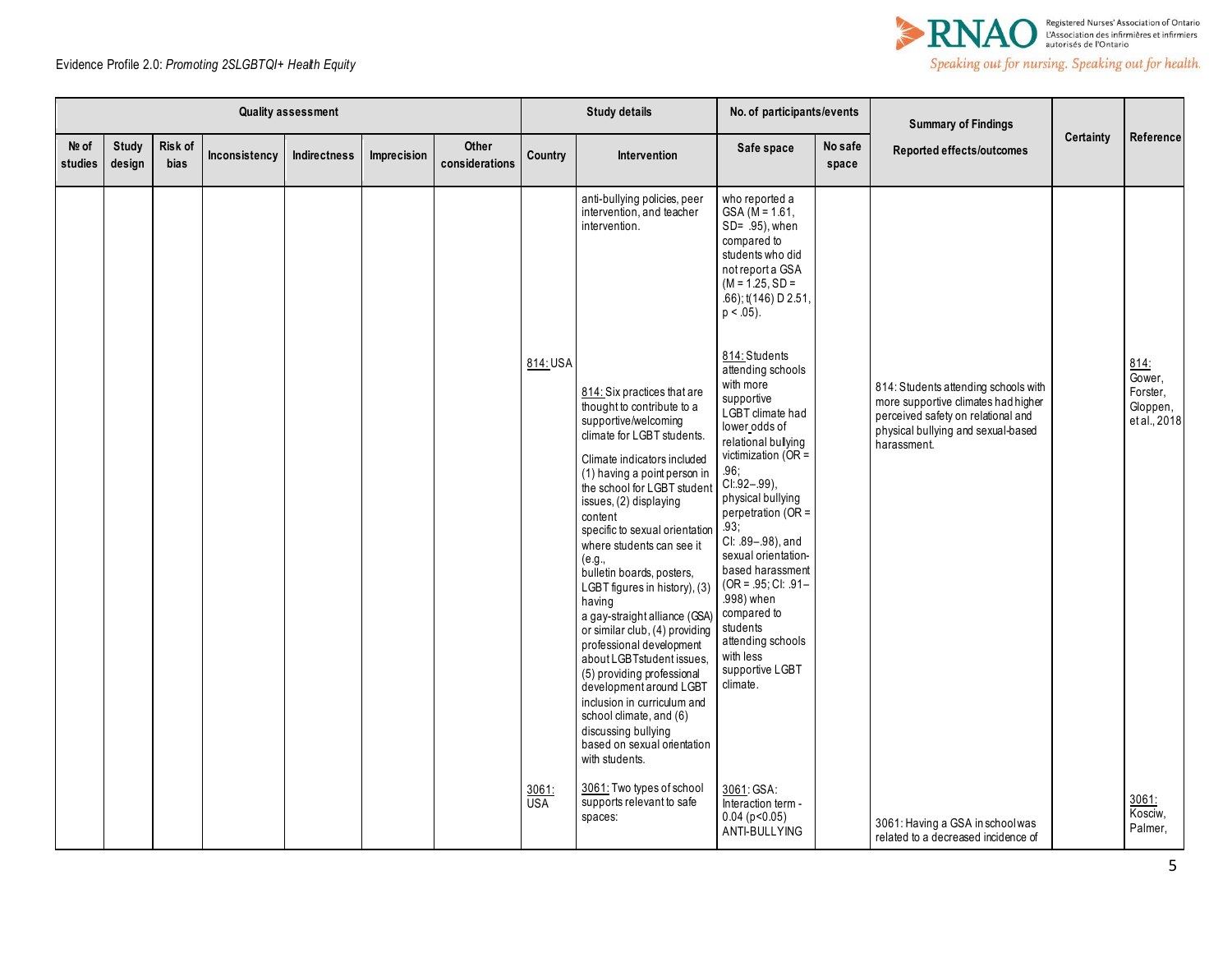

|                  |                 |                        |               | Quality assessment |             |                                |                 | <b>Study details</b>                                                                                                                                                                                                                                                                                                                                                                                                                                                                                                                                                                                                                                                                                                                                                                                                                                                                                                                                                                                      | No. of participants/events                                                                                                                                                                                                                                                                                                                                                                                                                                          |                  | <b>Summary of Findings</b>                                                                                                                                                                                                                                                                                                                                                                         |                  |                                                                      |
|------------------|-----------------|------------------------|---------------|--------------------|-------------|--------------------------------|-----------------|-----------------------------------------------------------------------------------------------------------------------------------------------------------------------------------------------------------------------------------------------------------------------------------------------------------------------------------------------------------------------------------------------------------------------------------------------------------------------------------------------------------------------------------------------------------------------------------------------------------------------------------------------------------------------------------------------------------------------------------------------------------------------------------------------------------------------------------------------------------------------------------------------------------------------------------------------------------------------------------------------------------|---------------------------------------------------------------------------------------------------------------------------------------------------------------------------------------------------------------------------------------------------------------------------------------------------------------------------------------------------------------------------------------------------------------------------------------------------------------------|------------------|----------------------------------------------------------------------------------------------------------------------------------------------------------------------------------------------------------------------------------------------------------------------------------------------------------------------------------------------------------------------------------------------------|------------------|----------------------------------------------------------------------|
| Nº of<br>studies | Study<br>design | Risk of<br><b>bias</b> | Inconsistency | Indirectness       | Imprecision | <b>Other</b><br>considerations | Country         | Intervention                                                                                                                                                                                                                                                                                                                                                                                                                                                                                                                                                                                                                                                                                                                                                                                                                                                                                                                                                                                              | Safe space                                                                                                                                                                                                                                                                                                                                                                                                                                                          | No safe<br>space | Reported effects/outcomes                                                                                                                                                                                                                                                                                                                                                                          | <b>Certainty</b> | Reference                                                            |
|                  |                 |                        |               |                    |             |                                | 3821:<br>Canada | 1. GSA: Participants were<br>asked whether or not their<br>school had a gay-<br>straight alliance or similar<br>club addressing LGBT<br>student issues (0 = school<br>did not have a $GSA$ ; $1 =$<br>school had a GSA).<br>4. Comprehensive<br>antibullying/harassment<br>policy: Students were asked<br>whether or not their school<br>or district had an antibullying<br>or harassment<br>policy and, if so, whether the<br>policy specifically included<br>protections based on sexual<br>orientation or gender identity<br>or gender expression.<br>3821: "Out in Schools"<br>programs delivered at<br>various schools across<br>British Columbia since 2004<br>A program designed to<br>reduce sexual orientation<br>prejudice and foster<br>inclusive school attitudes.<br>This is a LGBTQ film-based<br>intervention that presents<br>the film and then hosts<br>facilitated dialogues about<br>the film afterwards,<br>discussing themes of<br>gender, sexuality and<br>LGBTQ lived experiences. | POLICIES:<br>Interaction tem NR<br>(p > 0.05)<br>3821:<br>Relationships<br>between BCAHS<br>health outcome<br>measure and the #<br>of Interventions<br>offered from 2009-<br>2013 for LGB<br>students.<br>Odds Ratios (95%<br>CI):<br>$*_{p}$ < 0.5<br>1. Discrimination<br>LGB students:<br>Unadjusted:<br>Boys: 0.87 (0.72,<br>$1.06$ )<br>Girls: 0.88 (0.77,<br>1.01<br>Adjusted:<br>Boys: 0.89 (0.73,<br>1.08)<br>Girls: 0.92 (0.80,<br>$1.06$ )<br>2. Bullying |                  | anti-LGBT victimization. Anti-bullying<br>policies had a null effect.<br>3821: Out in Schools appears to have<br>an additive contribution to reducing<br>orientation prejudice and improving<br>LGB student wellbeing within schools.<br>Out in Schools presentations were<br>associated with reduced odds of LGB<br>students experiencing discrimination,<br>and LGB girl students being bullied. |                  | Kull, et al.,<br>2013<br>3821:<br>Burk, Park<br>&<br>Saewyc,<br>2018 |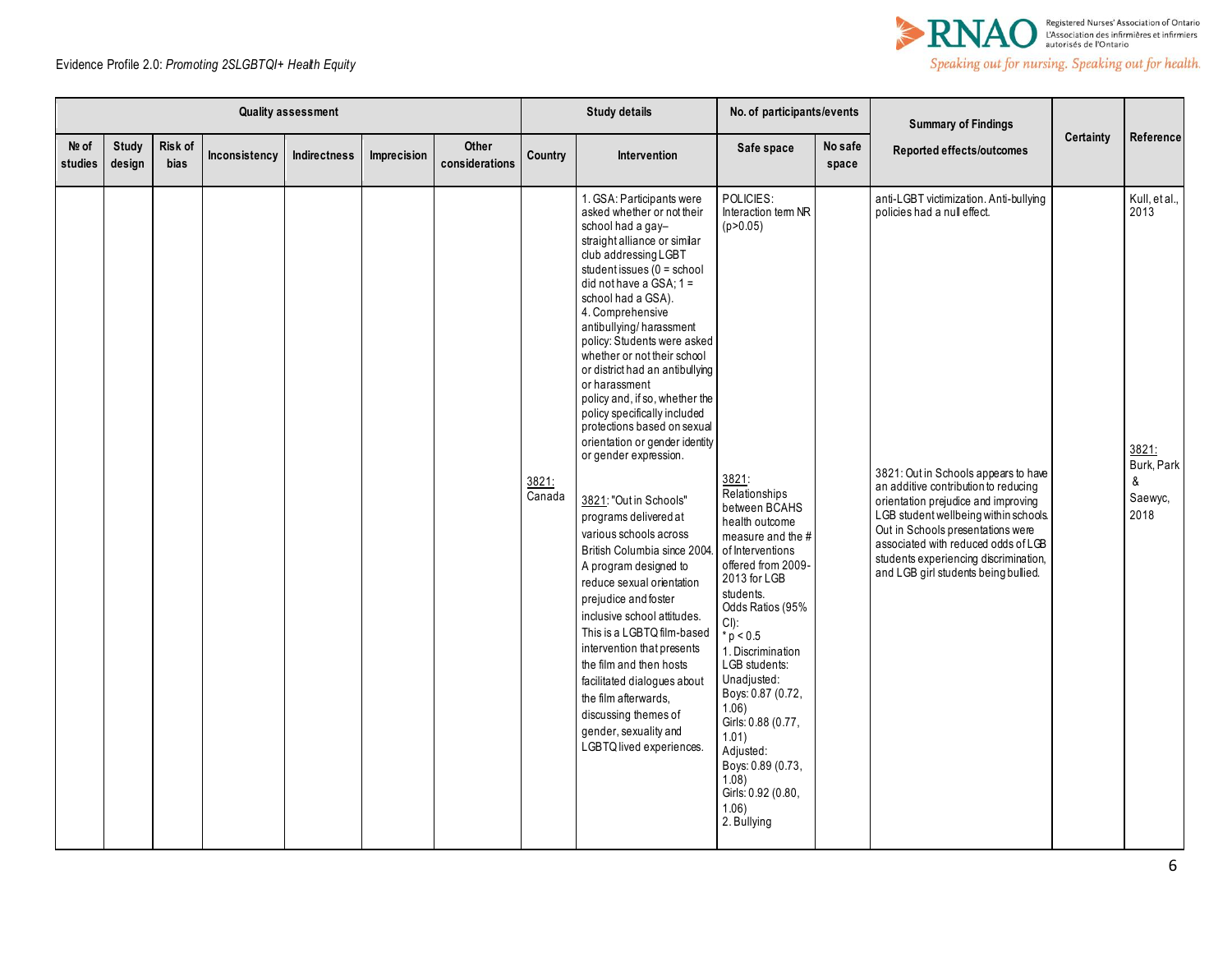

|                  |                 |                 |               | <b>Quality assessment</b> |             |                         |                  | <b>Study details</b>                                                                                                                                                                                                                          | No. of participants/events                                                                                                                                                                                                                                                                                                                                                                                                                                                                                                                                                                                                                                           |                  | <b>Summary of Findings</b>                                                                                                                   |           |                                               |
|------------------|-----------------|-----------------|---------------|---------------------------|-------------|-------------------------|------------------|-----------------------------------------------------------------------------------------------------------------------------------------------------------------------------------------------------------------------------------------------|----------------------------------------------------------------------------------------------------------------------------------------------------------------------------------------------------------------------------------------------------------------------------------------------------------------------------------------------------------------------------------------------------------------------------------------------------------------------------------------------------------------------------------------------------------------------------------------------------------------------------------------------------------------------|------------------|----------------------------------------------------------------------------------------------------------------------------------------------|-----------|-----------------------------------------------|
| Nº of<br>studies | Study<br>design | Risk of<br>bias | Inconsistency | Indirectness              | Imprecision | Other<br>considerations | Country          | Intervention                                                                                                                                                                                                                                  | Safe space                                                                                                                                                                                                                                                                                                                                                                                                                                                                                                                                                                                                                                                           | No safe<br>space | Reported effects/outcomes                                                                                                                    | Certainty | Reference                                     |
|                  |                 |                 |               |                           |             |                         | 3863:<br>Canada  | 3863: Researchers<br>conducted multiple group,<br>multiple level (MG-ML)<br>analysis to examine the<br>relation between GSA lengt<br>and school-level perceived<br>safety among LGB students,<br>within and across the three<br>survey cycles | Teased/Harassed<br>in last year:<br>Unadjusted:<br>Boys: 0.82 (0.67,<br>$1.00$ <sup>*</sup><br>Girls: 0.89 (0.80,<br>$0.99)$ *<br>Adjusted:<br>Boys: 0.84 (0.68,<br>1.02)<br>Girls: 0.92 (0.82,<br>1.03)<br>3863: Increased<br>GSA length<br>predicted<br>increased school-<br>level perceived<br>safety among LGB<br>students ( $b = 1.57$ ,<br>$SE = 0.21$ , p < 001).<br>When school-level<br>perceived safety<br>was standardized.<br>the corresponding<br>estimate was 0.32;<br>that is, for every<br>one more year<br>since the GSA was<br>established, there<br>was a 0.32 SD<br>increase in<br>standardized<br>school-level<br>perceived safety<br>among LGB |                  | 3863: Perceived school safety<br>increased as GSA length increased.                                                                          |           | 3863: Li,<br>Wu,<br>Marshall,<br>et al., 2019 |
|                  |                 |                 |               |                           |             |                         | $rac{5232}{USA}$ | 5232: Presence or absence<br>of GSA in middle and high<br>schools.                                                                                                                                                                            | students.<br>5232: Sexual<br>orientation<br>moderated the<br>relationship<br>between SOGI-<br>focused policies in<br>schools and: 1.                                                                                                                                                                                                                                                                                                                                                                                                                                                                                                                                 |                  | 5232: SOGI-focused policies were<br>associated with less victimization and,<br>to a modest extent, with less SOG-<br>bullying for LGB youth. |           | 5232: Day,<br>loverno,<br>Russell,<br>2019    |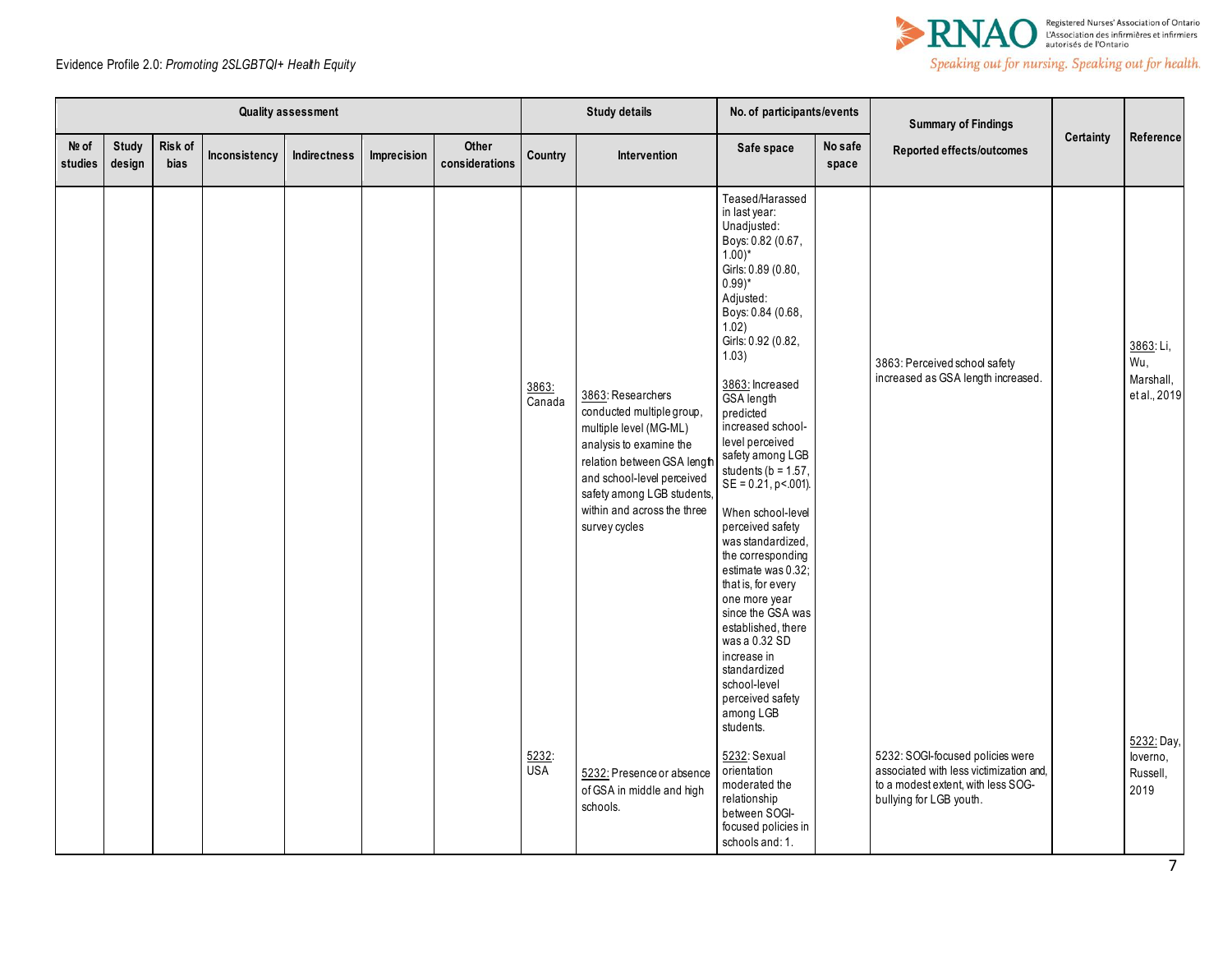

|                  |                        |                 |               | <b>Quality assessment</b> |             |                         |                  | <b>Study details</b>                     | No. of participants/events                                                                                                                                                                                                                                                                                                                                                                                                                                                                                                                                                         |                  | <b>Summary of Findings</b>                                                                                                                                                                                                                                                                                |           |                                                  |
|------------------|------------------------|-----------------|---------------|---------------------------|-------------|-------------------------|------------------|------------------------------------------|------------------------------------------------------------------------------------------------------------------------------------------------------------------------------------------------------------------------------------------------------------------------------------------------------------------------------------------------------------------------------------------------------------------------------------------------------------------------------------------------------------------------------------------------------------------------------------|------------------|-----------------------------------------------------------------------------------------------------------------------------------------------------------------------------------------------------------------------------------------------------------------------------------------------------------|-----------|--------------------------------------------------|
| Nº of<br>studies | <b>Study</b><br>design | Risk of<br>bias | Inconsistency | Indirectness              | Imprecision | Other<br>considerations | Country          | Intervention                             | Safe space                                                                                                                                                                                                                                                                                                                                                                                                                                                                                                                                                                         | No safe<br>space | Reported effects/outcomes                                                                                                                                                                                                                                                                                 | Certainty | Reference                                        |
|                  |                        |                 |               |                           |             |                         |                  |                                          | Victimization<br>$(b=-.12, p=.002)$<br>2. Bullying: SOG<br>bullying<br>(AOR= 93, CI[87-<br>.991)<br>3. School climate:<br>$(b=.03, p \le 001)$                                                                                                                                                                                                                                                                                                                                                                                                                                     |                  |                                                                                                                                                                                                                                                                                                           |           |                                                  |
|                  |                        |                 |               |                           |             |                         | $rac{6172}{USA}$ | 6172: GSAs and<br>LGBTQ-focused policies | 6172: Logistic<br>Regression<br>Analysis<br>GSA only (no<br>policy)<br>Homophobic<br>bullying:<br>(OR 1.33, [95% CI<br>$0.76 - 2.33$ ]<br>Gender-Based<br>Bullying:<br>(OR 1.12, [[95% CI<br>$0.59 - 2.15$<br>GSA, LGBTQ-<br>focused policies<br>unsure<br>Homophobic<br>bullying:<br>(OR 0.45, [95% CI<br>$0.28 - 0.70$ ]) p< 001<br>Gender-Based<br>Bullying:<br>(OR 0.50, [95% CI<br>$0.30 - 0.84$ ])<br>$p = 0.01$<br>LGBTQ-focused<br>Policies only (no<br>GSA)<br>Homophobic<br>bullying:<br>(OR 0.37, [95% CI<br>$0.19 - 0.71$ ]<br>$p = 0.01$<br>Gender-Based<br>bullying: |                  | 6172: Youth were less likely to report<br>experiencing frequent homophobic<br>and gender-based bullying in schools<br>with GSA's and/or LGBTQ-focused<br>policies. LGBTQ-focused policies<br>may be particularly effective for<br>addressing homophobic bullying, and<br>GSA's for gender-based bullying. |           | 6172: Day,<br>Fish,<br>Grossman,<br>et al., 2019 |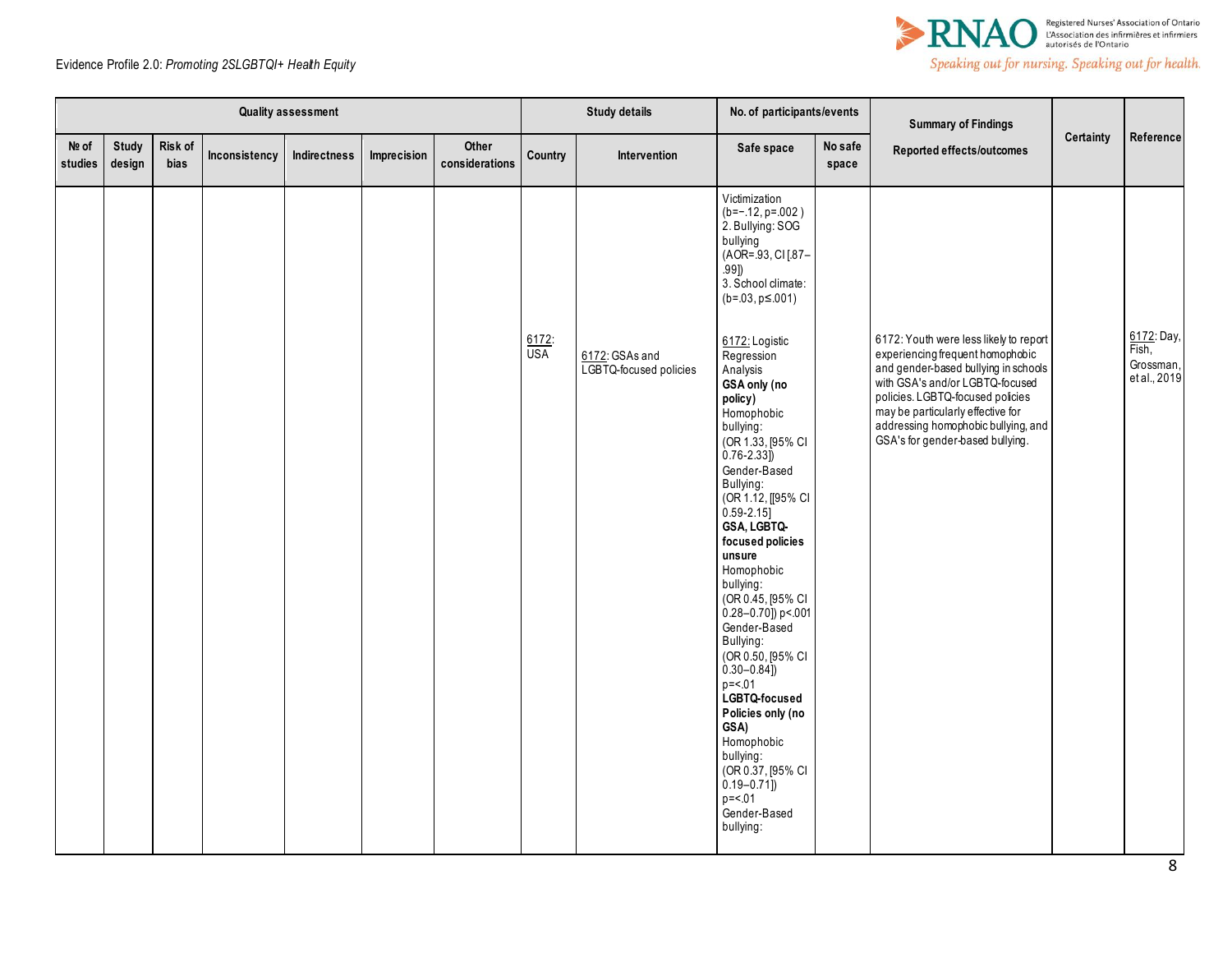

|                  |                 |                 |               | <b>Quality assessment</b> |             |                         |                              | <b>Study details</b>                                                                                                                                        | No. of participants/events                                                                                                                                                                                                                                                                                                                                                                                                                                                                                                            |                  | <b>Summary of Findings</b>                                                                                                                                                                                                                                                 |                  |                                                          |
|------------------|-----------------|-----------------|---------------|---------------------------|-------------|-------------------------|------------------------------|-------------------------------------------------------------------------------------------------------------------------------------------------------------|---------------------------------------------------------------------------------------------------------------------------------------------------------------------------------------------------------------------------------------------------------------------------------------------------------------------------------------------------------------------------------------------------------------------------------------------------------------------------------------------------------------------------------------|------------------|----------------------------------------------------------------------------------------------------------------------------------------------------------------------------------------------------------------------------------------------------------------------------|------------------|----------------------------------------------------------|
| Nº of<br>studies | Study<br>design | Risk of<br>bias | Inconsistency | Indirectness              | Imprecision | Other<br>considerations | Country                      | Intervention                                                                                                                                                | Safe space                                                                                                                                                                                                                                                                                                                                                                                                                                                                                                                            | No safe<br>space | Reported effects/outcomes                                                                                                                                                                                                                                                  | <b>Certainty</b> | Reference                                                |
|                  |                 |                 |               |                           |             |                         | 6303:<br>$\overline{Canada}$ | 6303: GSA's in high schools<br>and anti-homophobic<br>bullying<br>policies (existence and<br>length of time since<br>implementation)                        | (OR 0.62, [(95% CI<br>$0.31 - 1.23$ ]<br>GSA & LGBTQ-<br>focused policies:<br>Homophobic<br>bullying:<br>(OR 0.55, [95% CI<br>$0.36 - 0.83$ ]) p= <.01<br>Gender-Based<br>bullying:<br>(OR 0.53, [95% CI<br>$0.33 - 0.86$ ]) p= <.05<br>6303: Relationship<br>between presence<br>οf<br>GSAs or explicit<br>school district<br>policy<br>and sexual<br>orientation<br>discrimination<br>outcome among<br>LGB youth:<br>GSAs AOR, (95%<br>CI)<br>LGB Boys 0.47<br>$(0.26 - 0.84)$ p < .05<br>LGB Girls 0.61<br>$(0.40 - 0.93)$ p < .05 |                  | 6303: GSAs in schools were<br>associated with lower odds of sexual<br>orientation discrimination for both<br>LGB boys and girls. LGB boys and<br>girls in schools having both a GSA<br>and an anti-homophobic bullying<br>policy reported lower odds of<br>discrimination. |                  | 6303:<br>Saewyc.<br>Konishi,<br>Rose, et<br>al., 2014    |
|                  |                 |                 |               |                           |             |                         | 6381:<br><b>USA</b>          | 6381: Prospective study<br>examining the influence of<br>the presence of and<br>participation in a GSA (Gay<br>Straight Alliance) on school<br>experiences. | <b>Explicit SD Policy</b><br>LGB Boys 0.59<br>$(0.31 - 1.13)$<br>LGB Girls 0.75<br>$(0.46 - 1.21)$<br>$6381: N = 327$<br>Mean homophobic<br>bullying: year 1:<br>1.44 (0.86) year 2:<br>1.25 (0.57) $p <$<br>0.001 perceived<br>safety: at school:                                                                                                                                                                                                                                                                                    |                  | 6381: Participants reported slight<br>improvements over time related to the<br>experiences at school including fewer<br>experiences of homophobic bullying,<br>and more perceived safety at school.                                                                        |                  | 6381:<br>loverno,<br>Belser,<br>Baiocco, et<br>al., 2016 |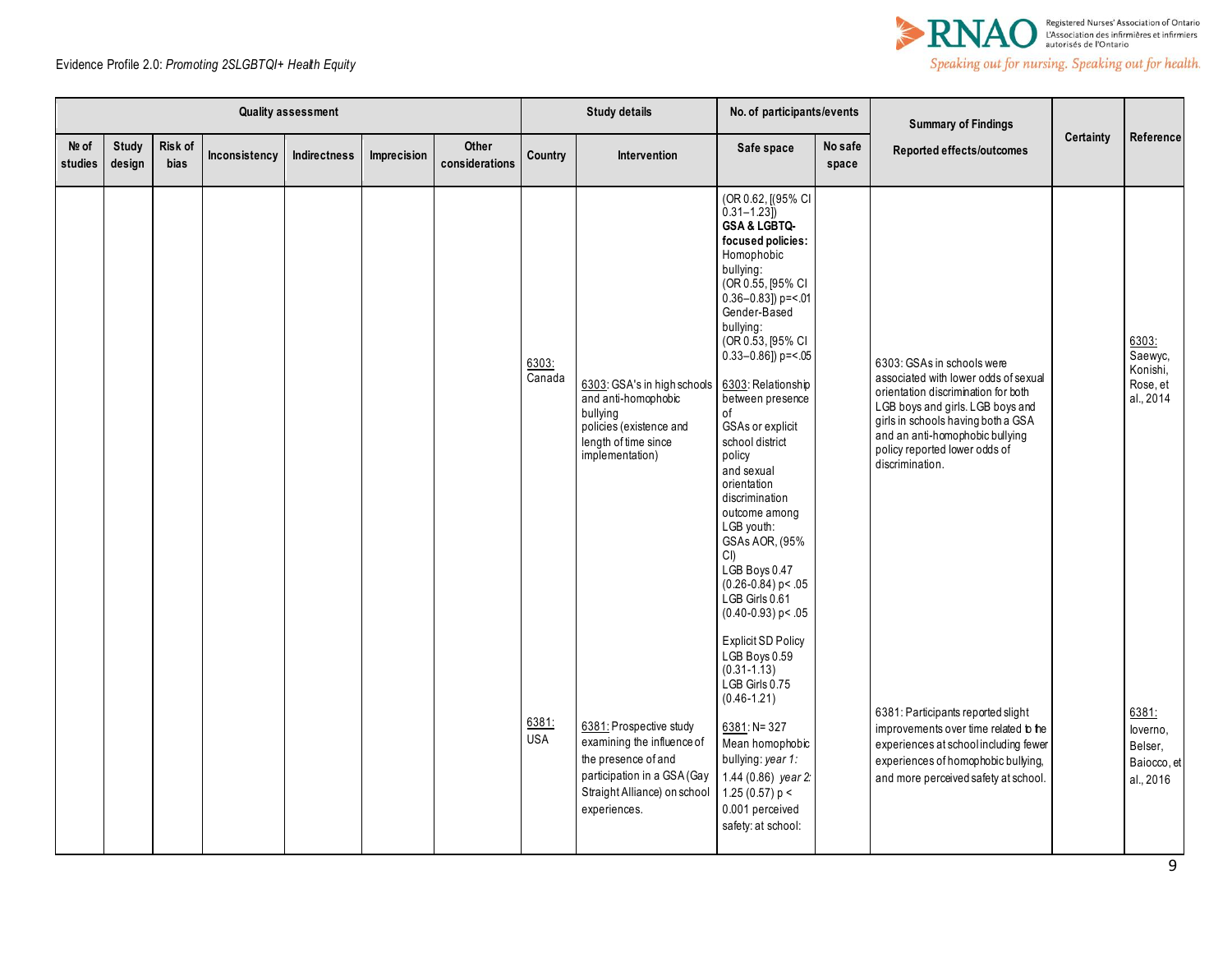

|                    |                        |                 |               | Quality assessment |             |                         |                     | <b>Study details</b>                                                                                                                                                                                                                                                                                                                                                                                                                                                                                                                                                                                                     | No. of participants/events                                                                                                                                                                                                                                                                                                                                                                                                                                                                                                                                                                                                                    |                  | <b>Summary of Findings</b>                                                                         |                  |                                                                  |
|--------------------|------------------------|-----------------|---------------|--------------------|-------------|-------------------------|---------------------|--------------------------------------------------------------------------------------------------------------------------------------------------------------------------------------------------------------------------------------------------------------------------------------------------------------------------------------------------------------------------------------------------------------------------------------------------------------------------------------------------------------------------------------------------------------------------------------------------------------------------|-----------------------------------------------------------------------------------------------------------------------------------------------------------------------------------------------------------------------------------------------------------------------------------------------------------------------------------------------------------------------------------------------------------------------------------------------------------------------------------------------------------------------------------------------------------------------------------------------------------------------------------------------|------------------|----------------------------------------------------------------------------------------------------|------------------|------------------------------------------------------------------|
| $Ne$ of<br>studies | <b>Study</b><br>design | Risk of<br>bias | Inconsistency | Indirectness       | Imprecision | Other<br>considerations | Country             | Intervention                                                                                                                                                                                                                                                                                                                                                                                                                                                                                                                                                                                                             | Safe space                                                                                                                                                                                                                                                                                                                                                                                                                                                                                                                                                                                                                                    | No safe<br>space | Reported effects/outcomes                                                                          | <b>Certainty</b> | Reference                                                        |
|                    |                        |                 |               |                    |             |                         | 6970:<br><b>USA</b> | 6970: Two types of school<br>supports related to safe<br>spaces:<br>1. GSA: Participants were<br>asked whether or not their<br>school had a gay-<br>straight alliance or similar<br>club addressing LGBT<br>student issues ( $0 =$<br>school did not have a GSA;<br>$1 =$ school had a GSA).<br>2. Comprehensive<br>antibullying/harassment<br>policy: Students were asked<br>whether or not their school<br>or district had an antibullying<br>or harassment policy and, if<br>so, whether the policy<br>specifically included<br>protections based on sexual<br>orientation or gender identity<br>or gender expression | year 1:3.24 (0.77)<br>year 2:3.36 (0.69)<br>$p = 0.023$<br>6970: Final<br>coefficient<br>estimates and (SE)<br>General<br>victimization:<br>GSA: .16* (.08) p <<br>.05<br>Sexual Orientation:<br>.37(.05) p < .001<br>Gender: .12 (.06)<br>Gender X S.O.: .02<br>(.07)<br>GSA X S.O.: .13<br>(.07)<br>GSA X Gender:<br>.02(.03)<br>Homophobic<br>victimization:<br>GSA: .03 (.06)<br>SO: $.90(.04) p <$<br>.001<br>Gender: .02 (.06)<br>Gender and<br>S.O.: GSA X S.O.:<br>.14 (.06) $p < .05$<br>GSA and S.O.: .04<br>(.06)<br>GSA and Gender:<br>.03(.02)<br>Estimated means<br>for simple main<br>effects:<br>Homophobic<br>victimization: |                  | 6970: There were no GSA main or<br>interactive effects for general or<br>homophobic victimization. |                  | 6970:<br>Poteat,<br>Sinclair,<br>DiGiovanni<br>, et al.,<br>2012 |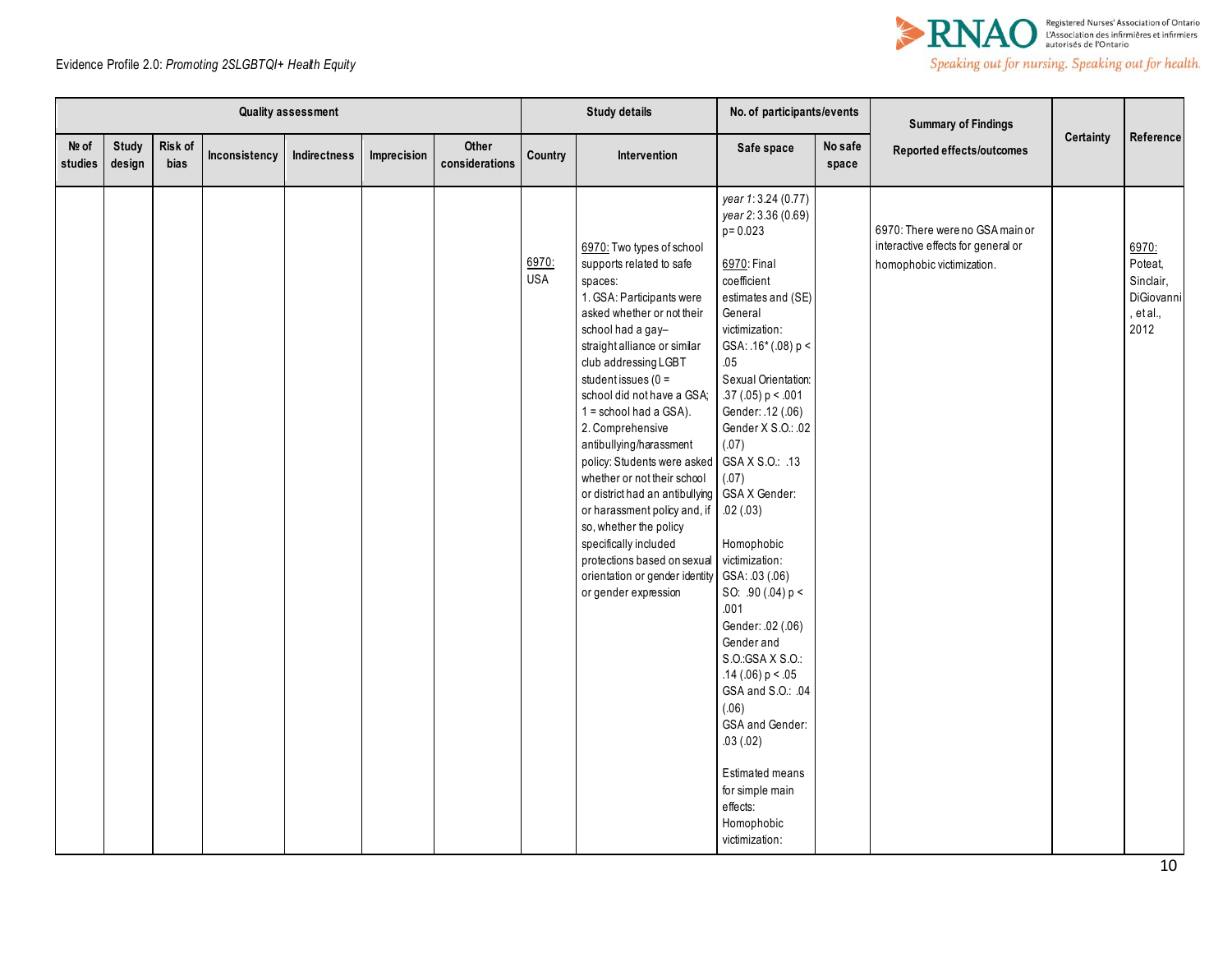

|                  |                        |                 |               | <b>Quality assessment</b> |             |                         |                     | <b>Study details</b>                                                                                           | No. of participants/events                                                                                                                                                                                                                                                                                                                                                                                                                                                                                                                                                                                                                             |                  | <b>Summary of Findings</b>                                                                                                                                                                                                                                                                                  |           |                                                    |
|------------------|------------------------|-----------------|---------------|---------------------------|-------------|-------------------------|---------------------|----------------------------------------------------------------------------------------------------------------|--------------------------------------------------------------------------------------------------------------------------------------------------------------------------------------------------------------------------------------------------------------------------------------------------------------------------------------------------------------------------------------------------------------------------------------------------------------------------------------------------------------------------------------------------------------------------------------------------------------------------------------------------------|------------------|-------------------------------------------------------------------------------------------------------------------------------------------------------------------------------------------------------------------------------------------------------------------------------------------------------------|-----------|----------------------------------------------------|
| Nº of<br>studies | <b>Study</b><br>design | Risk of<br>bias | Inconsistency | Indirectness              | Imprecision | Other<br>considerations | Country             | Intervention                                                                                                   | Safe space                                                                                                                                                                                                                                                                                                                                                                                                                                                                                                                                                                                                                                             | No safe<br>space | Reported effects/outcomes                                                                                                                                                                                                                                                                                   | Certainty | Reference                                          |
|                  |                        |                 |               |                           |             |                         | 8861:<br><b>USA</b> | 8861: Sexual orientation,<br>gender identity and<br>expression (SOGIE)-<br>inclusive anti-bullying<br>policies | Sexual Orientation<br>and Gender:<br>Heterosexual:<br>Male: 0.37<br>Female: 0.20<br>LGBTQ:<br>Male: 1.15<br>Female: .12<br>8861: Differences<br>in LGBT students'<br>feelings of safety<br>and victimization:<br>Mean (SE)<br>Feelings of safety:<br>No/unidentified<br>policy:<br>Sexual orientation:<br>$.68$ $(.02)$<br>Gender<br>expression: 48<br>(.02)<br>Generic policy:<br>Sexual orientation:<br>.66(.01)<br>Gender<br>expression: 45<br>(.01)<br>SOGIE-inclusive<br>policy:<br>Sexual orientation:<br>$.62$ . $(01)$<br>Gender<br>expression: .43<br>(.01)<br>Victimization based<br>on sexual<br>orientation:<br>No/unidentified<br>policy: |                  | 8861: Policy type had main effects on<br>LGBT students' feelings of safety<br>based on sexual orientation and<br>feelings of safety based on gender<br>expression. Policy type also had main<br>effects on all 3 types of victimization<br>based upon students' sexual<br>orientation and gender expression |           | 8861: Kull,<br>Greytak,<br>Kosciw, et<br>al., 2016 |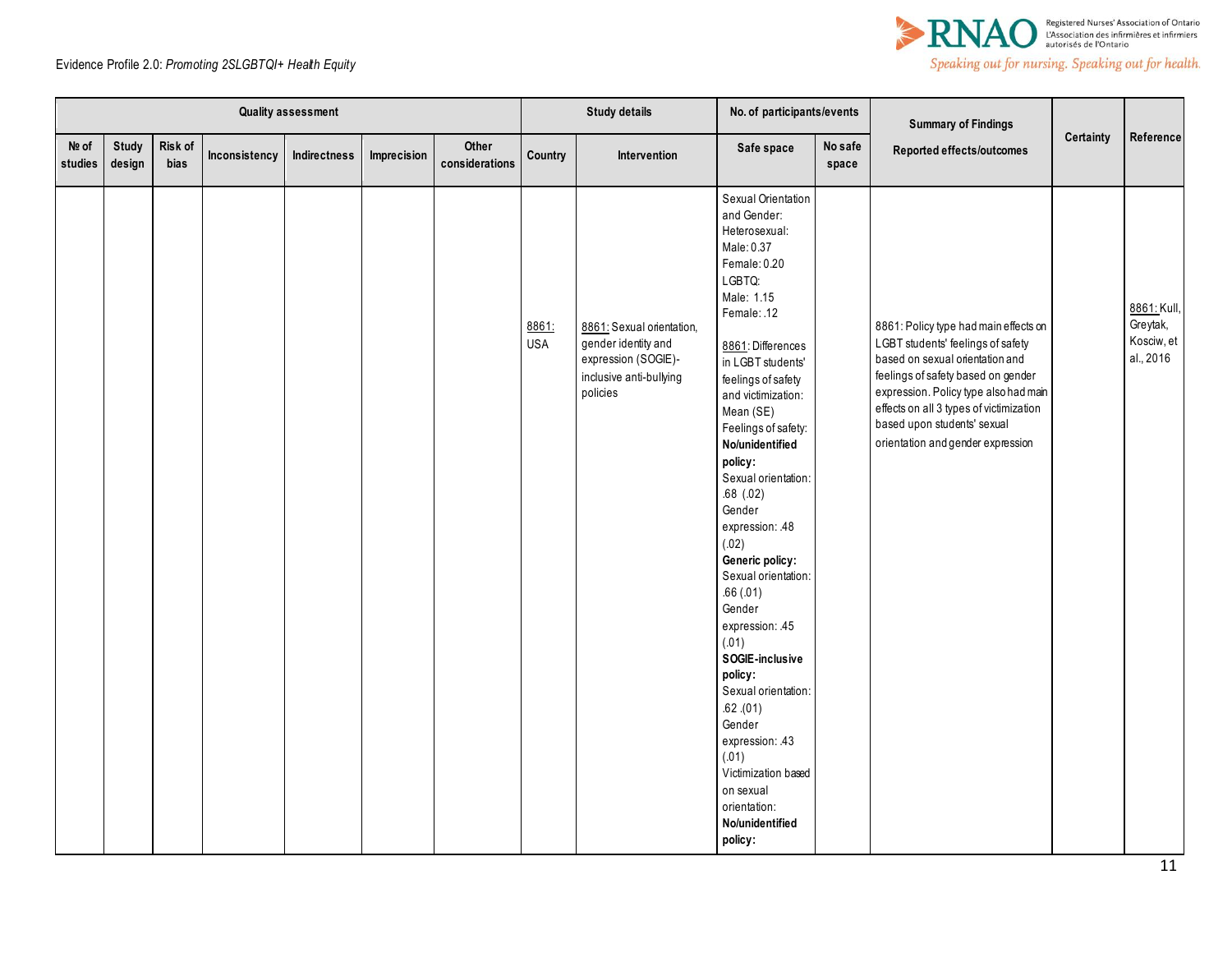

|                  |                        |                 |               | Quality assessment |             |                         |         | <b>Study details</b> | No. of participants/events                                                                                                                                                                                                                                                                                                                                                                                                                                                                                                                                                                                                              |                  | <b>Summary of Findings</b> |           |           |
|------------------|------------------------|-----------------|---------------|--------------------|-------------|-------------------------|---------|----------------------|-----------------------------------------------------------------------------------------------------------------------------------------------------------------------------------------------------------------------------------------------------------------------------------------------------------------------------------------------------------------------------------------------------------------------------------------------------------------------------------------------------------------------------------------------------------------------------------------------------------------------------------------|------------------|----------------------------|-----------|-----------|
| Nº of<br>studies | <b>Study</b><br>design | Risk of<br>bias | Inconsistency | Indirectness       | Imprecision | Other<br>considerations | Country | Intervention         | Safe space                                                                                                                                                                                                                                                                                                                                                                                                                                                                                                                                                                                                                              | No safe<br>space | Reported effects/outcomes  | Certainty | Reference |
|                  |                        |                 |               |                    |             |                         |         |                      | Verbal harassment<br>3.10(0.05)<br>Physical<br>harassment: 1.88<br>(04)<br>Physical assault:<br>1.44(03)<br>Generic policy:<br>Verbal harassment<br>3.07(.02)<br>Physical<br>harassment: 1.87<br>(02)<br>Physical assault:<br>1.40(0.02)<br>SOGIE-inclusive<br>policy:<br>Verbal harassment<br>2.88(.02)<br>Physical<br>harassment: 1.71<br>(.02)<br>Physical assault:<br>1.32(02)<br>Victimization based<br>on gender<br>expression:<br>No/unidentified<br>policy:<br>Verbal harassment<br>2.59(.05)<br>Physical<br>harassment: 1.63<br>(.04)<br>Physical assault:<br>1.30(0.03)<br>Generic policy:<br>Verbal harassment<br>2.53(0.03) |                  |                            |           |           |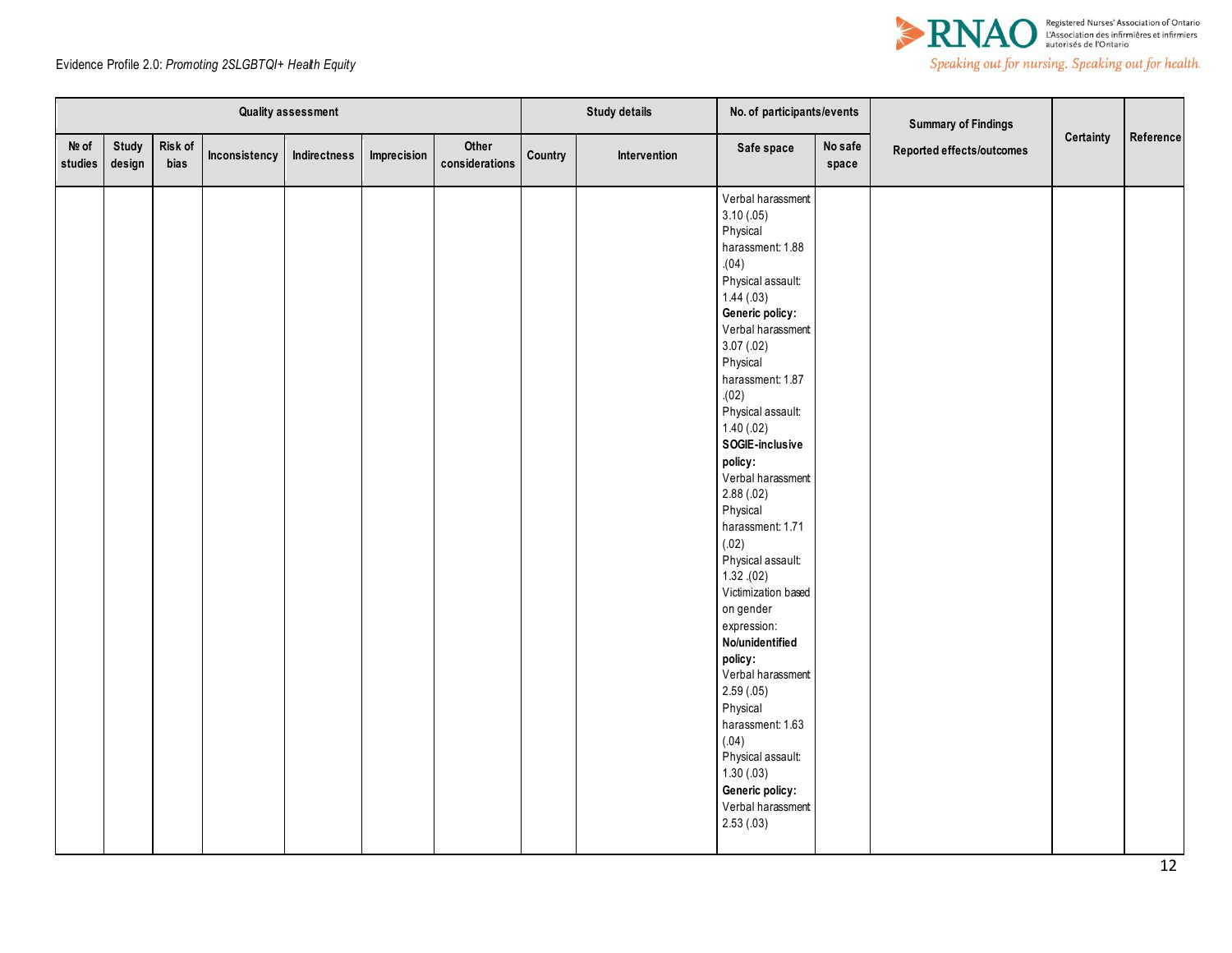

| <b>Quality assessment</b> |                 |                 |               |              |             |                         | <b>Study details</b>                       |                                                                                                                                                                                                                                                                                                                   | No. of participants/events                                                                                                                                                                                          |                  | <b>Summary of Findings</b>                                                                                                                                                                                                                                     |           |                                                                           |
|---------------------------|-----------------|-----------------|---------------|--------------|-------------|-------------------------|--------------------------------------------|-------------------------------------------------------------------------------------------------------------------------------------------------------------------------------------------------------------------------------------------------------------------------------------------------------------------|---------------------------------------------------------------------------------------------------------------------------------------------------------------------------------------------------------------------|------------------|----------------------------------------------------------------------------------------------------------------------------------------------------------------------------------------------------------------------------------------------------------------|-----------|---------------------------------------------------------------------------|
| Nº of<br>studies          | Study<br>design | Risk of<br>bias | Inconsistency | Indirectness | Imprecision | Other<br>considerations | Country                                    | Intervention                                                                                                                                                                                                                                                                                                      | Safe space                                                                                                                                                                                                          | No safe<br>space | Reported effects/outcomes                                                                                                                                                                                                                                      | Certainty | Reference                                                                 |
|                           |                 |                 |               |              |             |                         |                                            |                                                                                                                                                                                                                                                                                                                   | Physical<br>harassment: 1.60<br>(.02)<br>Physical assault:<br>1.26(.01)<br>SOGIE-inclusive<br>policy:<br>Verbal harassment<br>2.41(.03)<br>Physical<br>harassment: 1.53<br>(.02)<br>Physical assault:<br>2.59(0.02) |                  |                                                                                                                                                                                                                                                                |           |                                                                           |
|                           |                 |                 |               |              |             |                         | 2436:<br><b>USA</b>                        | 2436: a supportive<br>school climate is measured<br>with multiple items:<br>one item is the presenceof a<br>Gay-Straight Alliance<br>(GSA), an organized group<br>promoting social<br>identification among gay<br>youth and positive<br>support of gay identification<br>by members of the<br>straight community. | 2436: Hedges g for<br>homophobic<br>victimization: 0.04<br>$(-0.06 - 0.13)$                                                                                                                                         |                  | 2436: There was no difference of<br>homophobic victimization with or<br>without a GSA                                                                                                                                                                          |           | 2436:<br>Davis,<br>Stafford<br>and Pullig,<br>2014                        |
|                           |                 |                 |               |              |             |                         | 6008:<br><b>USA</b><br>3293:<br><b>USA</b> | 6008: participation in Gay-<br>Straight Alliance (GSA)-<br>related social justice<br>activities, GSA<br>presence, and GSA<br>membership.<br>3293: Presence of a GSA                                                                                                                                               | 6008: Hedges' g<br>fear for safety: -<br>$0.20 (-0.49 - 0.10)$<br>3293: Hedges' g<br>fear for safety: -<br>$0.12$ (-0.26-0.02)                                                                                      |                  | 6008: Fear for safety is negatively<br>associated with presence of a GSA<br>(favours presence of a GSA) though<br>the confidence interval is wide.<br>3293: Fear for safety is negatively<br>associated with presence of a GSA<br>(favours presence of a GSA). |           | 6008:<br>Toomey<br>and<br>Russell,<br>2013<br>3293:<br>Toomey,<br>McGuire |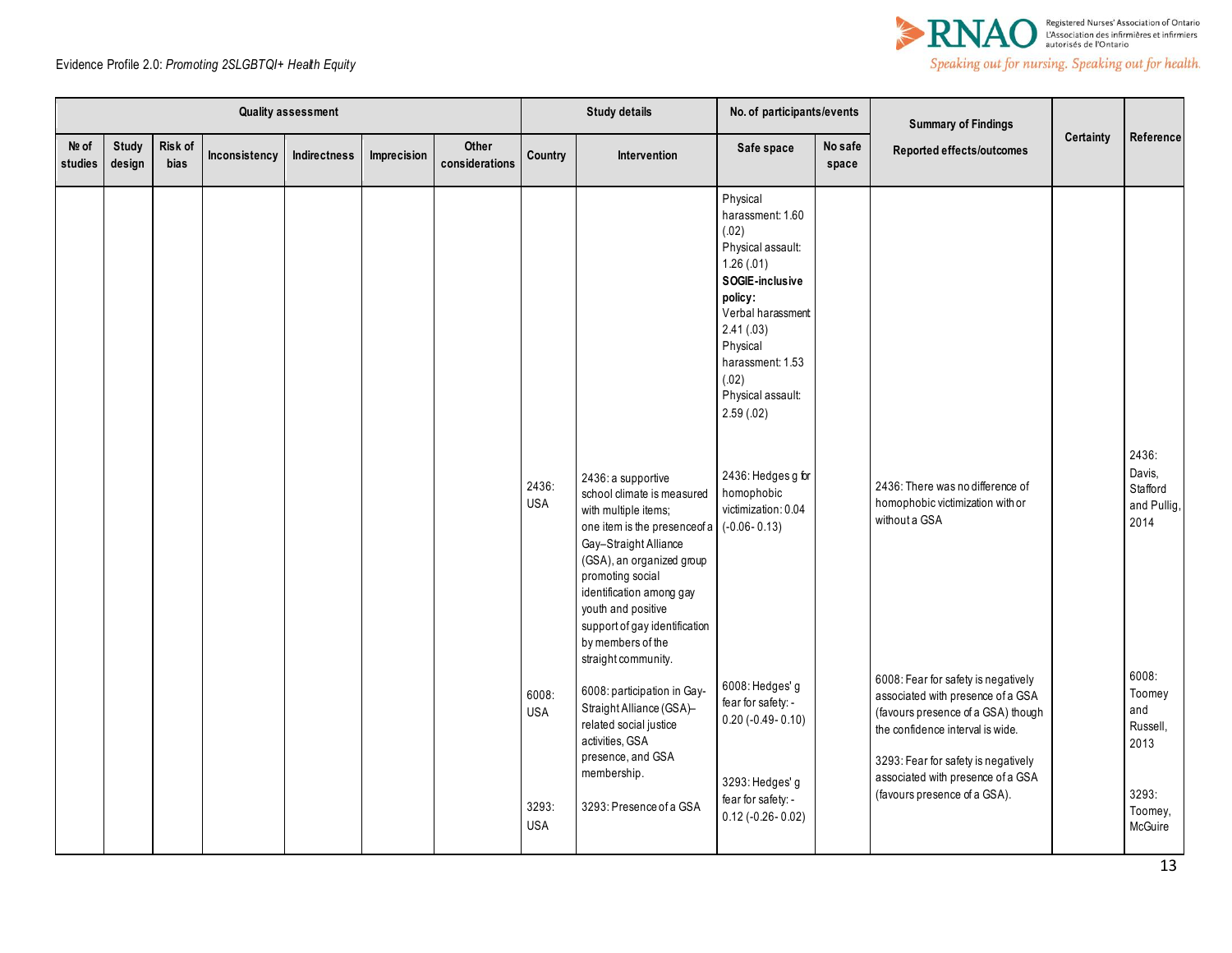

| <b>Quality assessment</b> |                 |                        |               |              |             |                         | <b>Study details</b> |              | No. of participants/events                                         |                  | <b>Summary of Findings</b>                                                                                                                  |           |                         |
|---------------------------|-----------------|------------------------|---------------|--------------|-------------|-------------------------|----------------------|--------------|--------------------------------------------------------------------|------------------|---------------------------------------------------------------------------------------------------------------------------------------------|-----------|-------------------------|
| $N2$ of<br>studies        | Study<br>design | Risk of<br><b>bias</b> | Inconsistency | Indirectness | Imprecision | Other<br>considerations | Country              | Intervention | Safe space                                                         | No safe<br>space | <b>Reported effects/outcomes</b>                                                                                                            | Certainty | Reference               |
|                           |                 |                        |               |              |             |                         |                      |              | Hedges' g<br>homophobic<br>victimization: 0.08<br>$(-0.06 - 0.22)$ |                  | Homophobic victimization is slightly<br>associated with a GSA (favours no<br>presence of a GSA) however the<br>confidence interval is wide. |           | and<br>Russell,<br>2012 |

<sup>c</sup> All studies were from an indirect school setting. We downgraded by 1.0.

Reasons for downgraded including inadequate controlling for confounding variables and missing data. We downgraded by 1.

<sup>&</sup>lt;sup>a</sup> Studies were assessed using the ROBINS-I risk of bias tool. Two studies were rated as serious risk of bias, two were rated as moderate risk of bias. Reasons for downgraded including inadequate controlling for confounding and missing data. We downgraded by 1.

**b Majority of studies had a positive direction of effect. Studies used a variety of outcome measures for attendance of students or return and retention of patients. We downgraded by** 0.5.

<sup>&</sup>lt;sup>d</sup> Studies were assessed using the ROBINS-I risk of bias tool. Eight studies were rated as serious risk of bias, six were rated as moderate risk of bias and two were rated as critical risk of bias.

e Majority of studies had a positive direction of effect. Studies used a variety of outcome measures for perceived safety inclu ded varying definitions of bullying, harassment and victimization as well as variable likert scales and timeframes. We downgraded by 0.5.

<sup>f</sup> All studies included were from an indirect school setting. We downgraded by 1.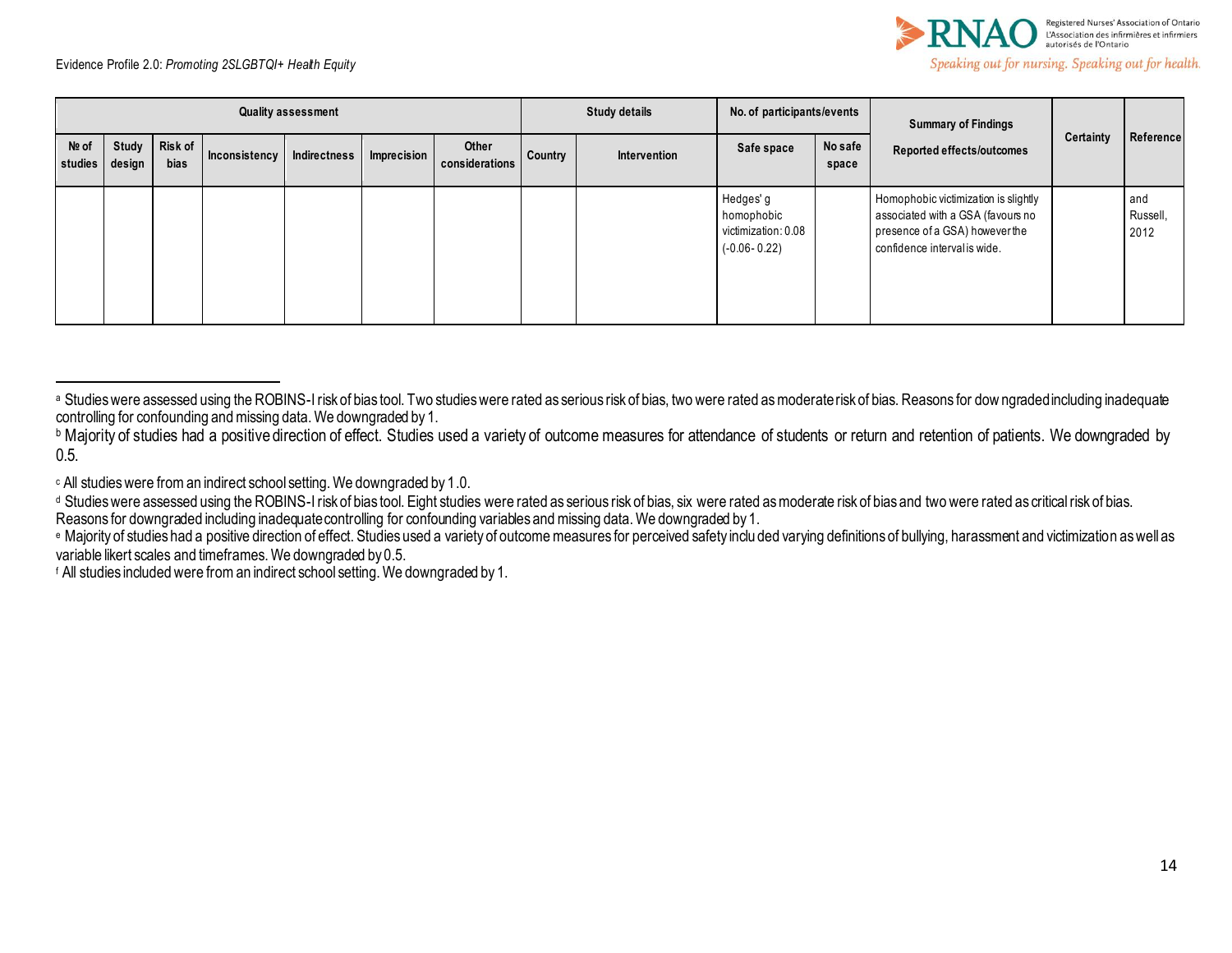## **CERQual Evidence Profile**

**Recommendation Question**: Should the creation of safe spaces in health-care organizations for 2SLGBTQI+ be recommended?

Recommendation 2.0: The expert panel recommends health service organizations create safer spaces for 2SLGBTQI+ people through a multi-component approach.

Aim: To explore the perceived benefits of safe spaces for 2SLGBTQI+ persons on retention and return of patients, perceived safety, patient experience and representation of patients and providers.

**Bibliography:** 22136, 24230, 22126, 24942, 65096, 23450, 1325, 1435, 2040, 2317, 2318, 2656, 5012

| Finding: Finding: Safe spaces facilitated engagement and retention of participants in health and education settings (retention or return of par ticipants). |                                                                                                                                                                        |                                                                                                                                                                           |                                                                                               |                                                                       |                                                                                  |                                     |                                                                                                                                                                                                                                  |  |  |
|-------------------------------------------------------------------------------------------------------------------------------------------------------------|------------------------------------------------------------------------------------------------------------------------------------------------------------------------|---------------------------------------------------------------------------------------------------------------------------------------------------------------------------|-----------------------------------------------------------------------------------------------|-----------------------------------------------------------------------|----------------------------------------------------------------------------------|-------------------------------------|----------------------------------------------------------------------------------------------------------------------------------------------------------------------------------------------------------------------------------|--|--|
| <b>Studies</b>                                                                                                                                              | <b>Included</b>                                                                                                                                                        |                                                                                                                                                                           | <b>CERQual Assessment</b>                                                                     | <b>Overall CERQual</b>                                                | <b>Explanation of Judgement</b>                                                  |                                     |                                                                                                                                                                                                                                  |  |  |
| contributing to<br>the Finding                                                                                                                              | study<br>designs                                                                                                                                                       | Assessment of<br>Methodological<br>Limitations                                                                                                                            | Assessment of<br>Relevance                                                                    | Assessment of<br>Coherence                                            | Assessment of<br>Adequacy of Data                                                | Assessment of<br>Confidence         |                                                                                                                                                                                                                                  |  |  |
| 22136: Garcia et<br>al., 2015<br>24230: Pitcher,<br>Camacho, Renn,<br>et al., 2018                                                                          | 22136:<br>participant<br>observation<br>and<br>interviews<br>with<br>ethnographic<br>analysis<br>24230: semi-<br>structured<br>interviews<br>with thematic<br>analysis | Minor concerns<br>(One study had some<br>concerns due to<br>reflexivity, recruitment<br>strategy, and data<br>collection and<br>analysis)                                 | Moderate concerns<br>(The review included<br>studies from an<br>indirect school<br>setting)   | No concerns<br>(The patterns in the<br>data were relatively<br>clear) | Serious concerns<br>(The data contributing)<br>to this finding was<br>very thin) | $\bigoplus$<br>Very low confidence  | The finding was graded as<br>very low confidence due to<br>serious concerns over<br>adequacy of data, moderate<br>concerns over relevance and<br>minor concerns over<br>methodological limitations of<br>the individual studies. |  |  |
|                                                                                                                                                             |                                                                                                                                                                        | written materials and signs] experienced an environmentwhere persons feel safe and comfortable (perceived safety).                                                        |                                                                                               |                                                                       |                                                                                  |                                     | Finding: LGBTQ participants in safer spaces [demonstrated through anti-discrimination policy, diverse representation of staff, inclusive intake forms, 2SLGBTQI+ events, referrals to support or                                 |  |  |
| 5012: Fetner,<br>Elafros, Bortolin,<br>et al., 2012<br>22126: Gamarel.<br>Walker, Rivera,<br>et al., 2014                                                   | 5012: semi-<br>structured<br>interviews with<br>thematic<br>analysis<br>22126: focus<br>groups with<br>grounded                                                        | Minor Concerns (Four<br>studies had some<br>concerns due to<br>reflexivity, ethical<br>issues, participant<br>selection or data<br>analysis; two had low<br>risk of bias) | Minor Concerns (The<br>review included some<br>studies from an<br>indirect school<br>setting) | No Concerns<br>(The patterns in the<br>data were relatively<br>clear) | <b>Minor Concerns</b><br>(6 studies offering<br>moderate data<br>richness)       | $\bigoplus$<br><b>Lowconfidence</b> | The finding was graded as low<br>confidence due to minor<br>concerns over methodological<br>limitations of the individual<br>studies, relevance and<br>concerns of data adequacy.                                                |  |  |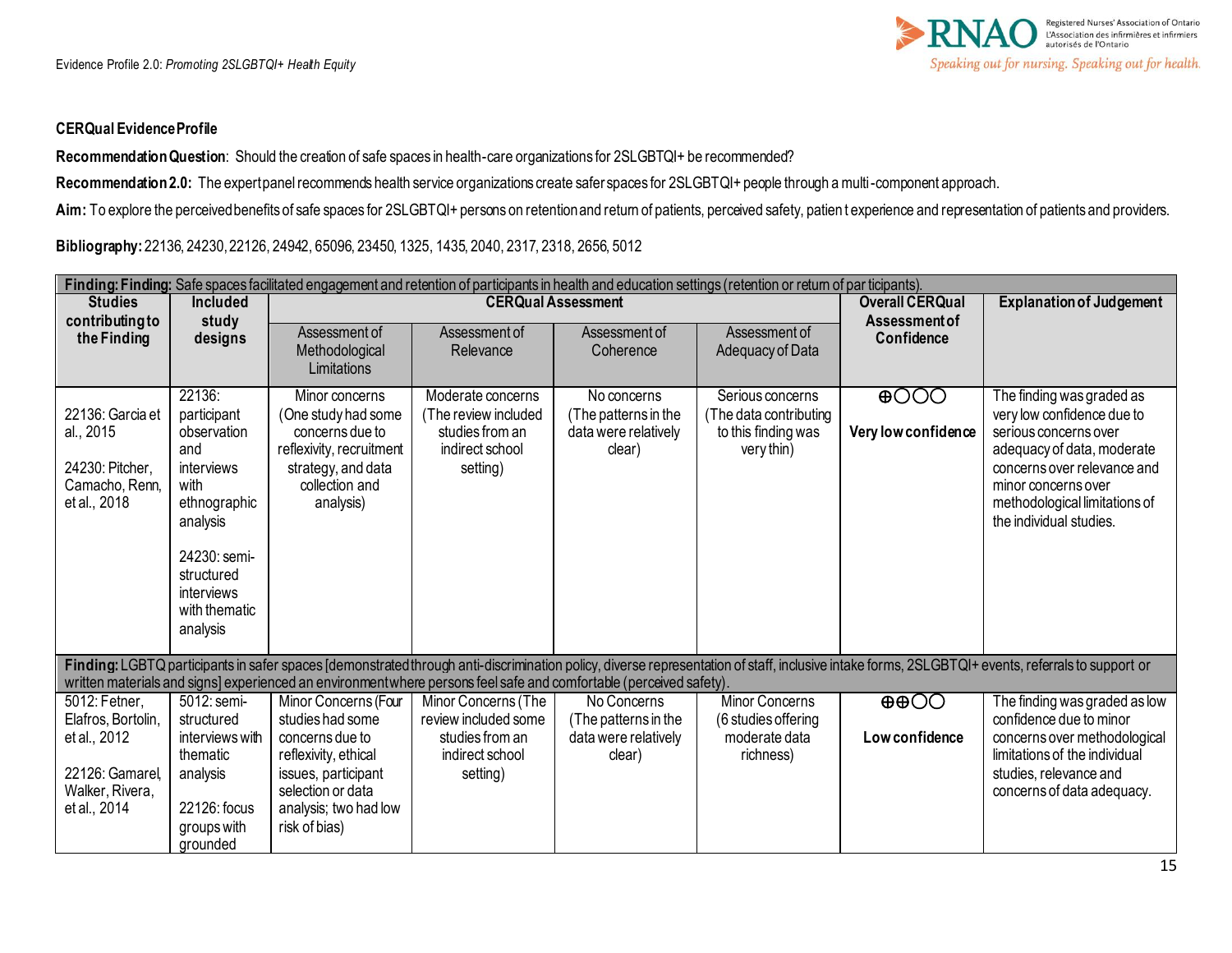

| 22136: Garcia et                                                                                                                                                                       | theory                                                                                                                                         |  |  |  |  |  |  |  |  |  |
|----------------------------------------------------------------------------------------------------------------------------------------------------------------------------------------|------------------------------------------------------------------------------------------------------------------------------------------------|--|--|--|--|--|--|--|--|--|
| al., 2015                                                                                                                                                                              | analysis                                                                                                                                       |  |  |  |  |  |  |  |  |  |
| 24230: Pitcher,<br>Camacho, Renn,<br>et al., 2018<br>65096 Leyerapf,<br>Visse, De Beers,<br>et al., 2018<br>1325: Porta et<br>al., 2017a                                               | 22136:<br>participant<br>observation<br>and<br>interviews<br>with<br>ethnographic<br>analysis<br>24230: semi-<br>structured<br>interviews with |  |  |  |  |  |  |  |  |  |
|                                                                                                                                                                                        | thematic                                                                                                                                       |  |  |  |  |  |  |  |  |  |
|                                                                                                                                                                                        | analysis                                                                                                                                       |  |  |  |  |  |  |  |  |  |
|                                                                                                                                                                                        | 65096: semi-<br>structured<br>interviews,<br>focus groups<br>and<br>observation<br>with thematic<br>analysis                                   |  |  |  |  |  |  |  |  |  |
|                                                                                                                                                                                        | 1325: go-                                                                                                                                      |  |  |  |  |  |  |  |  |  |
|                                                                                                                                                                                        | along<br>interviews with                                                                                                                       |  |  |  |  |  |  |  |  |  |
|                                                                                                                                                                                        | thematic                                                                                                                                       |  |  |  |  |  |  |  |  |  |
|                                                                                                                                                                                        | analysis                                                                                                                                       |  |  |  |  |  |  |  |  |  |
| Finding: Safe spaces represent diverse identities beyond 2SLGBTQI+ including race, ethnicity and socioecomonic status by being inclusive and affirming. Participants also stressed the |                                                                                                                                                |  |  |  |  |  |  |  |  |  |
|                                                                                                                                                                                        | importance of LGBTQ representation in staff, at all levels of leadership (representation of patients and providers).                           |  |  |  |  |  |  |  |  |  |
|                                                                                                                                                                                        |                                                                                                                                                |  |  |  |  |  |  |  |  |  |